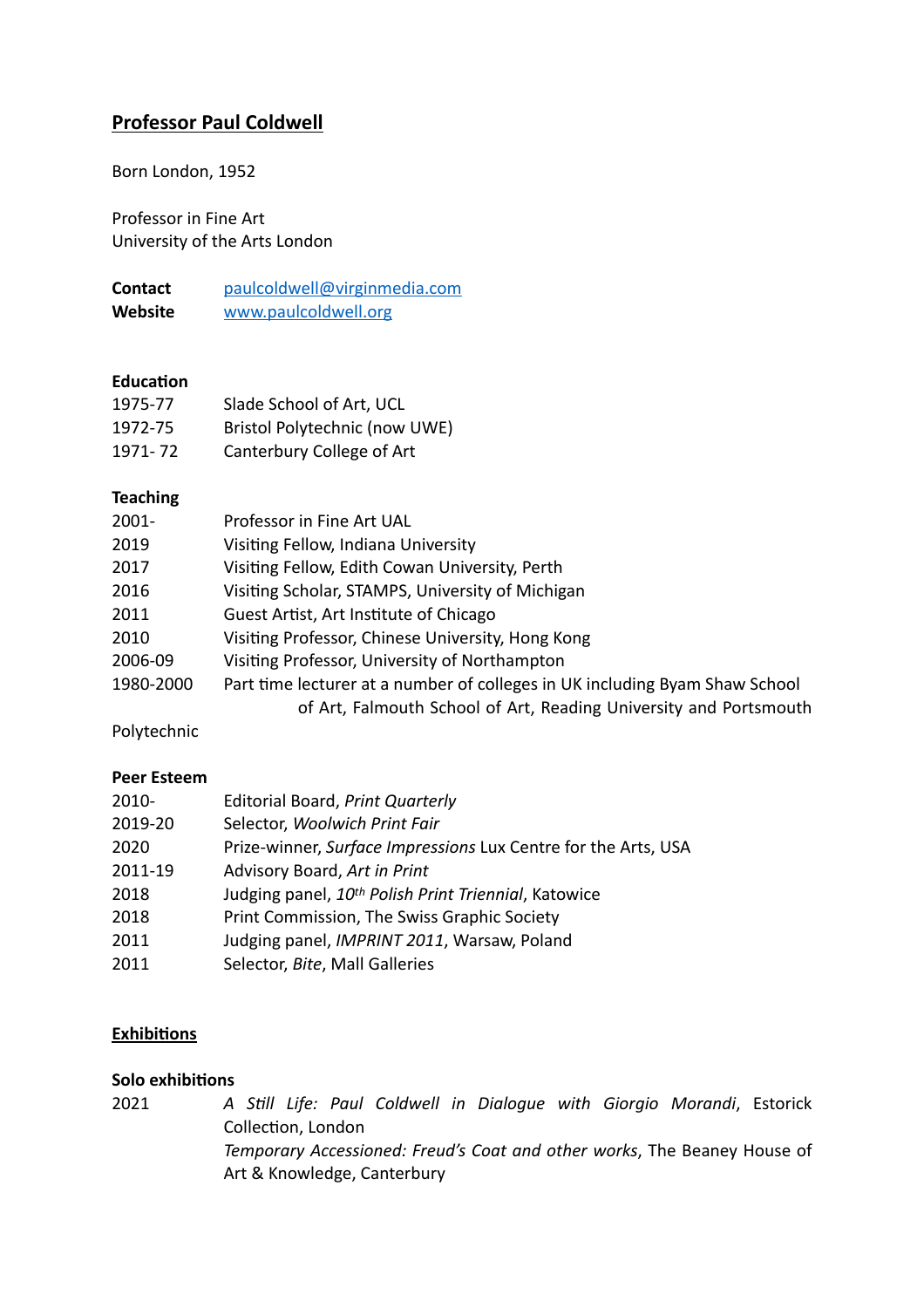| 2020 | An Imaginary Grand Tour, Italian Institute, London                                    |
|------|---------------------------------------------------------------------------------------|
| 2019 | Picturing the Invisible; The house from below, The Sir John Soane's Museum,<br>London |
| 2017 | Small Traces, Gallery 25, Edith Cowan University, Perth                               |
|      | Temporarily Accessioned, Freud Museum, London                                         |
| 2016 | Small Journeys, Long & Ryle                                                           |
| 2015 | Material Things, Gallery II, University of Bradford                                   |
| 2014 | Charms & Other Anxious Objects, Freud Museum, London                                  |
|      | Printed Matter, Wharepuke, New Zealand                                                |
| 2013 | A Layered Practice -Graphic work s 1993-2012, Studio 3 Gallery, University of         |
|      | Kent & Stephen Lawrence Gallery, University of Greenwich                              |
|      | Re-Imagining Scott, Scott Polar Research Institute, Cambridge                         |
| 2008 | I called while you were out, Kettle's Yard, Cambridge                                 |
|      | Graphic work, An-Dan-Te Gallery, Korea                                                |
| 2007 | Kafka's Doll & other works, Eagle Gallery, London                                     |
| 2005 | Selected prints 1992-2005, The Gallery, University of Northampton                     |
|      | Graphic Works, Edinburgh Printmakers                                                  |
| 2002 | Case Studies, London Print Studio, Queens Gallery, New Delhi & Galerie 88,            |
|      | Calcutta                                                                              |
| 1999 | By this I mean Arthouse, Dublin                                                       |
|      | New Graphic work, Graphic Studio Gallery, Dublin                                      |
| 1998 | With the Melting of the Snows, Eagle Gallery, London                                  |
| 1996 | Freud's Coat, Freud Museum, London                                                    |
| 1994 | New Sculptures & Prints, Economist Gallery, London                                    |
| 1993 | New Work, Eagle Gallery, London                                                       |
| 1989 | Graphic work 1985-89, British Council Gallery, Nicosia Cyprus                         |

## **Selected Group Exhibitions include**

| 2022 | War between Battle, The Exchange, Bush House London         |
|------|-------------------------------------------------------------|
|      | Impact International Print Conference, UWE, Bristol         |
| 2021 | Pazi Snajper, Historijski Muzei BiH, Sarajevo               |
|      | Ty Pawb Print International, Wales                          |
|      | Impulse 6 <sup>th</sup> Tallinn Drawing Triennial, Estonia  |
|      | International Triennial, Liege, Belgium                     |
| 2020 | False Memory Rugby Art Gallery & Museum                     |
|      | Hida-Takayama, International Woodblock Triennale, Japan     |
|      | Anthology, Long & Ryle                                      |
| 2019 | Haugesund International Festival of Relief Printing, Norway |
|      | The Size of Thoughts, White Conduit Projects, London        |
|      | The Printed Line, Arts Council Touring Exhibition           |
|      | RA Summer Show, London                                      |
| 2018 | ReConcilliations, Museum of History, Sarajevo               |
|      | International Print Triennial, Krakow                       |
| 2017 | Light/Matter, Grunwaid Gallery of Art, Indiana              |
| 2016 | International Print Triennial, Falun                        |
|      |                                                             |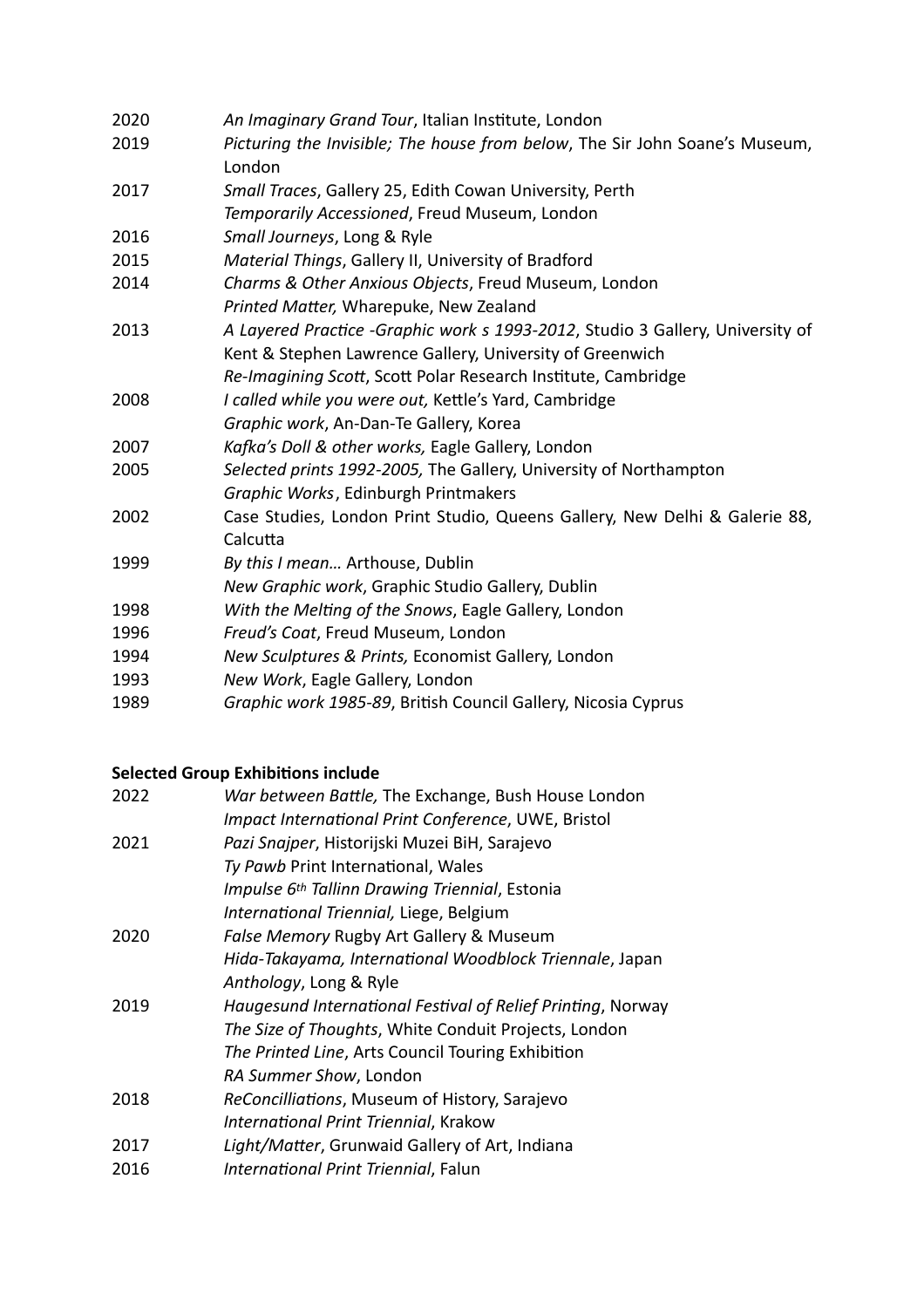|      | Global Matrix IV, Purdue University, USA                              |
|------|-----------------------------------------------------------------------|
|      | Setting Memory, Freud Museum, Vienna                                  |
|      | Jason Lee & Paul Coldwell, Gallery 487, Seoul                         |
| 2015 | Statements, SNAP3, Rheine                                             |
|      | Split Biennale, Croatia                                               |
|      | Scope, Cheng Art Gallery, Beijing                                     |
|      | International Printmaking, Changsha, China                            |
| 2014 | Impress- Expanded Printmaking in Contemporary Art, Courtauld Gallery, |
|      | London                                                                |
|      | 3rd Graphic Triennial, Warsaw, Poland                                 |
| 2013 | Catalyst: Contemporary Art & War, Imperial War Museum North           |
|      | The Discerning Eye, Mall Galleries, London                            |
|      | In.print.out, Kunstlehaus, Vienna                                     |
| 2012 | Kith & Kin II, National Glass Centre, Sunderland                      |
|      | Global Matrix, Purdue University, USA                                 |

#### **Work in Public Collections**

Arthur Anderson, Arts Council of England, Birmingham City Museums British Museum, Cartwright Hall Bradford, Fitzwilliam Museum Cambridge, Imperial war Museum, Museum of Art & History Geneva, Museum of Modern Art New York, Museum of the Book Holland, New York Public Library, Purdue University USA, St Thomas's Hospital, Scott Polar research Institute, Tate Gallery, The History Museum of Bosnia and Herzegovina, University of Michigan USA, Victoria & Albert Museum, Yale Centre for British Art.

## **Exhibitions curated**

| 2021 | A Still Life: Paul Coldwell in Dialogue with Giorgio Morandi. Estorick Collection |
|------|-----------------------------------------------------------------------------------|
| 2014 | The Artists Folio. Cartwright Hall, Bradford                                      |
| 2006 | Morandi's Legacy: Influences on British Art, Estorick Collection & Abbot Hall     |
|      | Cumbria                                                                           |
| 2004 | Beyond the Digital Surface, EWAH Women's University, Seoul, Korea                 |
| 2002 | Digital Responses, V&A Museum, London                                             |
| 1999 | Computers & Printmaking, Birmingham Museum & Art Gallery                          |

## **Selected Writings & Publications**

(Regular contributions to *Print Quarterly* 2010- and to *Art in Print* 2011-19)

2022 *The ceramic installations and papercuts of Charlotte Hodes*. Impact Printmaking Journal Spring 2022.

*Picturing the Invisible,* co-edited with Prof Ruth Morgan, UCL Press

2021 *A Still Life. Paul Coldwell in Dialogue with Giorgio Morandi.* Catalogue. The Estorick Collection.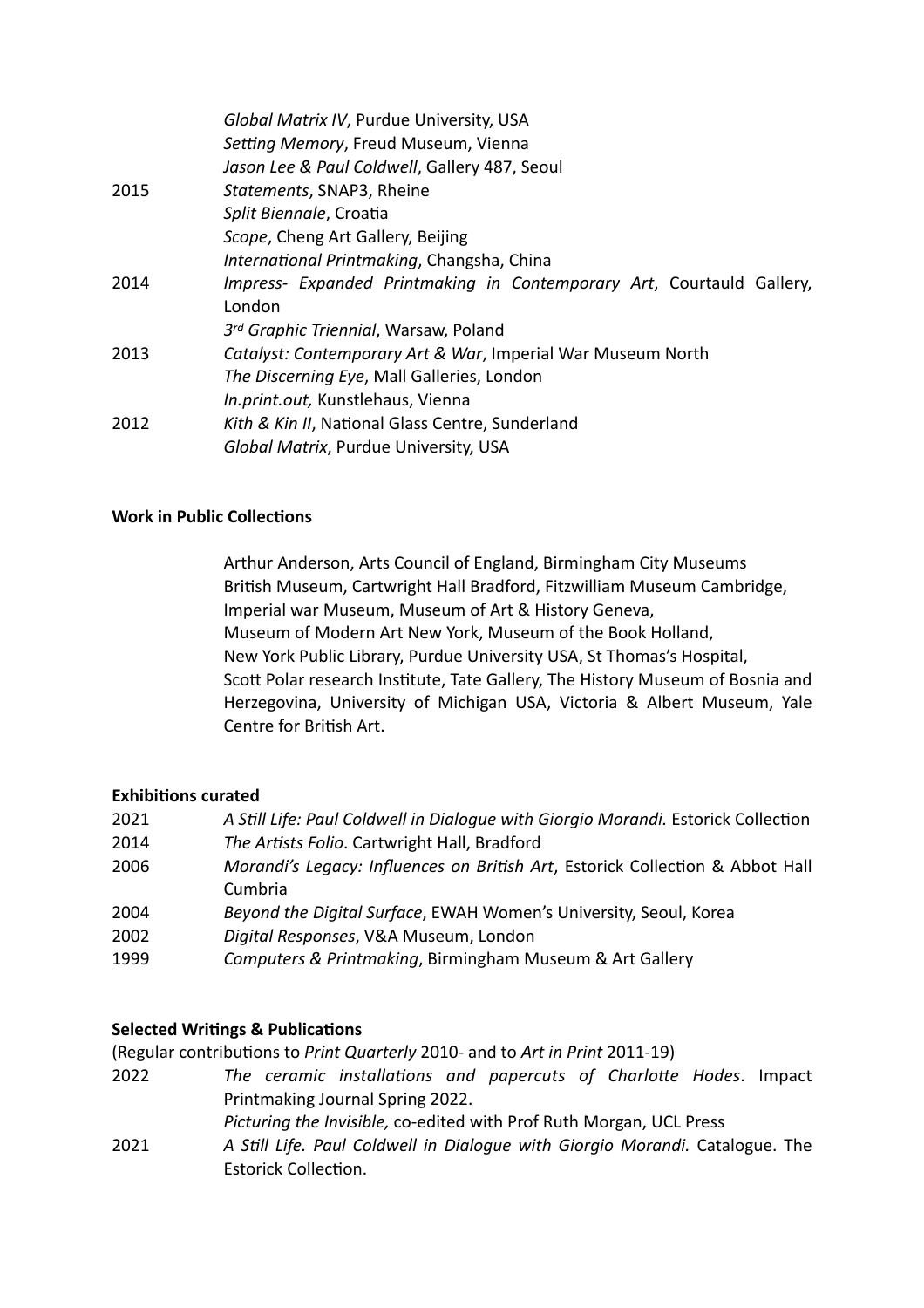|      | A Still Life- Poems & Sculptures. Boxed set published by Estorick Collection    |
|------|---------------------------------------------------------------------------------|
| 2020 | The making of Paula Rego's Nursery Rhymes. Impact Printmaking Journal           |
|      | The Errant Muse. Drawing Research, Theory, Practice Journal                     |
| 2019 | Picturing the Invisible. The house seen from below. Catalogue. The Sir John     |
|      | Soane's Museum                                                                  |
|      | Giorgio Morandi-Objects on a table, Art in Print                                |
|      | A Visual response to the Siege of Sarajevo. Journal of Visual Art Practice      |
| 2018 | ReConcilliations Catalogue. Kings College London                                |
|      | Dead Ground: War and peace. Review, Journal of Visual Art Practice.             |
| 2017 | Jim Dine-Printmaking and the Tools of his Trade, Print Quarterly                |
|      | Papering the World with Prints. (Alan Cristea) Art in Print                     |
| 2016 | Post no Bills. Steidi                                                           |
| 2015 | Henry Moore Elephant Skull Gerard Cramer, Geneva                                |
|      | Hybrid Practices. Guest Editor Journal Visual Art Practice                      |
| 2014 | Material Things Catalogue, Gallery II, University of Bradford                   |
|      | The artists folio as a site of inquiry. Catalogue, Cartwright Hall, Bradford    |
|      | Objects as conduits of memory. Implicit Geographies, Bright Publication UAL.    |
|      | Objects of our time-Michael Craig-Martin. Printmaking Today (May)               |
|      | Just what is it that makes Richard Hamilton so special, so important. Art in    |
|      | Print Vol 4 issue 1                                                             |
|      | The Printed Image; A space for writing & Drawing. The Drawn Word, Studio        |
|      | International                                                                   |
| 2013 | New & Old Technologies; Paul Coldwell & Paul Laidler in conversation. Porte     |
|      | Arte 32, Brazil                                                                 |
|      | Honore Daumier & Paula Rego, Casa das Historias Paula Rego, Portugal            |
|      | Paul Coldwell; A layered Practice. Catalogue Studio 3 Gallery, University of    |
|      | Kent.                                                                           |
|      | Re-imaging Scott, Catalogue, Scott Polar Research Institute, Cambridge          |
|      | Joint acts of resistance. The Woodcuts of Annette and Caroline Kieruff. Dublett |
|      | The Big Country-Stephen Chambers. Art in Print.                                 |
| 2012 | Matrix, meaning and the specificity of site. The Floor-cuts of Thomas Klipper.  |
|      | Print Quarterly Vol XXIX issue 4                                                |
| 2011 | Christiane Baumgartner: Between States. Art in Print                            |
| 2010 | Printmaking: A Contemporary Perspective. Black Dog Publishers                   |
| 2006 | Morandi's Legacy; Influences on British Art. Philip Wilson Publisher            |
| 2005 | Paula Rego-Printmaker. Talbot Rice Museum, Edinburgh                            |
| 2003 | Paula Rego- Graphic Technique- in Paula Rego The Complete Graphic works,        |
|      | Thames & Hudson                                                                 |
| 2001 | The Animation of Silence, Giorgio Morandi; The Collectors Eye, Estorick         |
|      | Collection                                                                      |
|      | Tate Modern; a New opening for Printmaking, TATE                                |
| 1999 | Interview with Paul Coldwell. Speaking of Book Art. Anderson Lovelace.          |

**Selected Conference Papers & Public Talks**